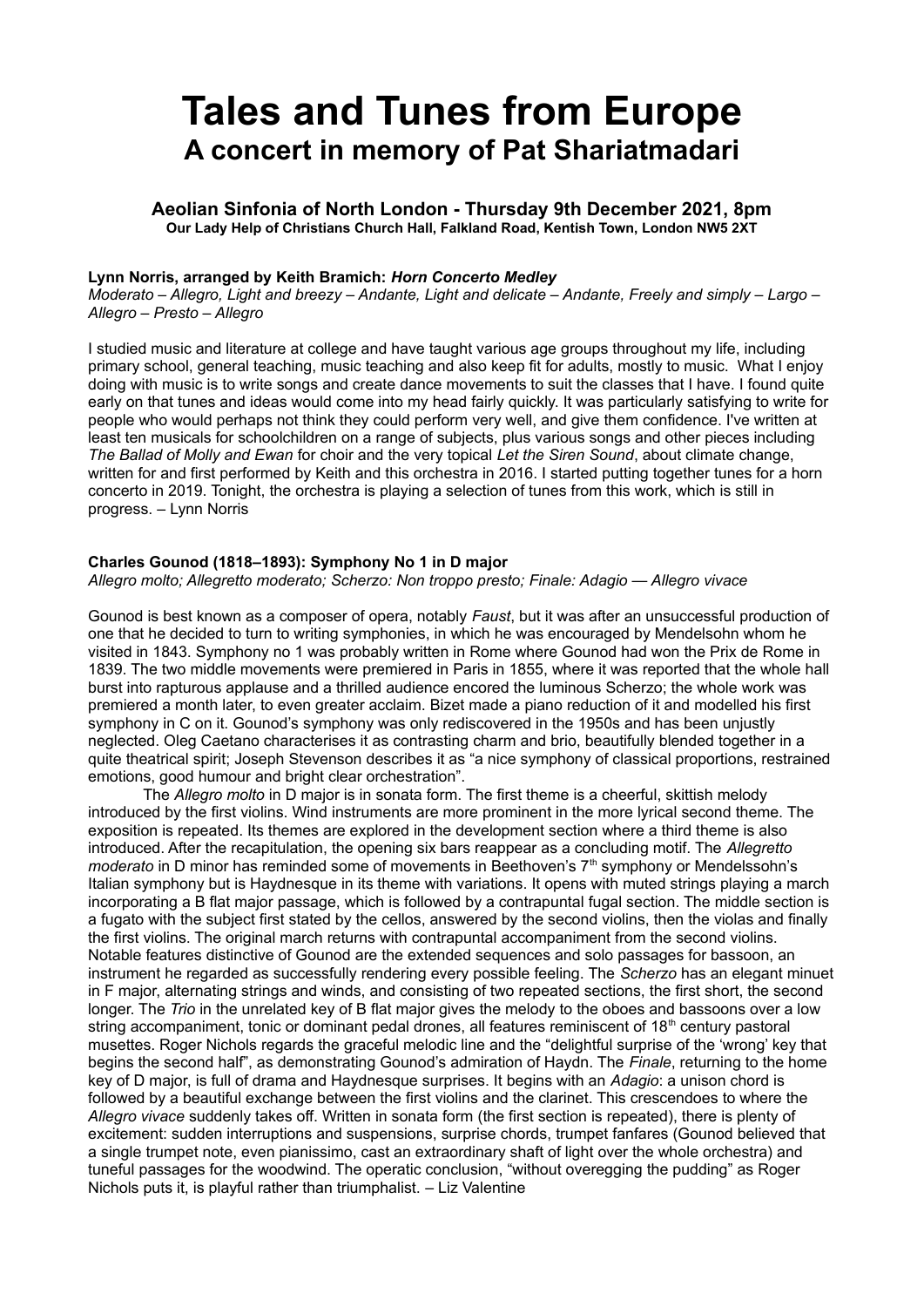### Edvard Grieg (1843-1907), arranged for orchestra by Hans Sitt (1850–1922): **Four Norwegian Dances, Op 35**

No 1 *Allegro marcato*  No 2 *Allegretto tranquillo e grazioso*  No 3 *Allegro moderato alla Marcia - Tranquillo* No 4 *Allegro molto - Presto e con brio – Prestissimo*

Grieg's use and development of folk music brought Norwegian music to international awareness, as well as helping to create a national identity, in much the same way as Sibelius did for Finland. The Norwegian Dances were written during a summer holiday at the village of Lofthus on Sørfjord in Hardanger, south-east of Bergen. They were based on the musician and researcher Ludvig Mathias Lindeman's collection of folksongs, *Mountain Melodies Old and New*, and were originally written as piano duets, of which Grieg was very fond. These together with a version for piano solo were published in 1877. Grieg gave up the attempt to orchestrate them himself and hoped that the French composer Eduard Lalo would do it. In the event the violinist and conductor Hans Sitt's arrangement was published in 1888.

Norwegian folk music is often constructed from short melodic units which are repeated with small variations such as appogiaturas or rhythmic displacements and combined to form larger units. Grieg regarded rhythm as crucial (he told Ravel, whom he met in Paris in 1894, that it was essential in playing the dances to visualise the fiddler stamping in time with the music, Grieg himself skipping and jumping around the room while Ravel tried to improve his performance!). The other crucial element in interpreting the folk melodies was harmony. Grieg often used radical chord progressions to indicate the underlying modal harmonies.

All four dances are in duple time and composed of three sections, the middle one in a contrasting tempo and mode. The first dance is based on *Sinclair's March* from the Vaga region of Norway. It begins with a fast spirited section in D minor recalling 'The Hall of the Mountain King' in *Peer Gynt*. This moves seamlessly into a more lyrical second section in D major, ending with a final hectic section in D minor. The other three are all hallings, a solo 'parade' dance for men from the Hallingdal region, featuring an emphasis on the strong beats in the bar and syncopation. The second dance begins with a lovely oboe melody in A major. This is followed by a hectic section in the related key of F# before a return to the opening section. The third dance begins with a military march in G major consisting of two short repeated sections. The second section in the minor is tranquil and lyrical. The final section returns to the march. The fourth dance begins with the cellos introducing a haunting oboe motif in D minor. A stringendo passage brings this short introduction to a sudden halt. Strobic lower strings introduce the *Presto* section in D major, in which everyone soon joins. Next there is a sudden change to a tranquil section in the minor. Syncopated strings introduce and then accompany a series of short woodwind solos, interspersed with ebbing and flowing string passages. The *Presto* section is repeated before the coda, which begins more slowly with more woodwind solos but ends in a *Prestissimo* flourish. *–* Liz Valentine

## **Gioacchino Rossini (1792‒1868):** *William Tell:* **Overture**

*Andante – Allegro – Andante – Allegro vivace*

This is the overture to the last of Rossini's thirty-nine operas, premiered in Paris in 1839. It is set in the Swiss Alps and contains four sections. The first, a prelude, mainly in E major, representing dawn, is scored for five solo 'celli (two of which will be played on viola and bassoon in tonight's performance). Our soloists are George Coulouris, Anastasia Sofina (viola), Andrew Williams, Bryan Ogilvie (bassoon) and Priscilla Eyles. It begins with a solo in E minor and ends on a sustained high note. Fast semiquaver passages in the second violins and violas herald the second section, the storm. This develops as different instruments join; first the strings alternate with the wind, then brass enter to reach a climax. The storm then subsides as instruments drop out, leaving Graeme Scott's flute alone at the end. The pastoral third section in G major signifies the calm after the storm. Cows are called by the cor anglais (in our case, David Williamson's oboe), which develops into a duet with the flute. The melody is a *leitmotif* in the opera and has been used elsewhere to depict daybreak. The finale, returning to E major and opening with Richard Cooper's trumpet, represents the victorious battle of the Swiss over the Austrians in the final act of the opera. Subsequently quoted by Johann Strauss and Dmitri Shostakovitch, it has become very well known, often being used to denote heroic riders and galloping horses, most famously as the theme music for *The Lone Ranger*. It was also used in Stanley Kubrick's *A Clockwork Orange*. *–* Liz Valentine

As we were preparing for this concert, we received the sad news that **Pat Shariatmadari**, our regular second flute, passed away on 7th December. We dedicate this concert to her memory.